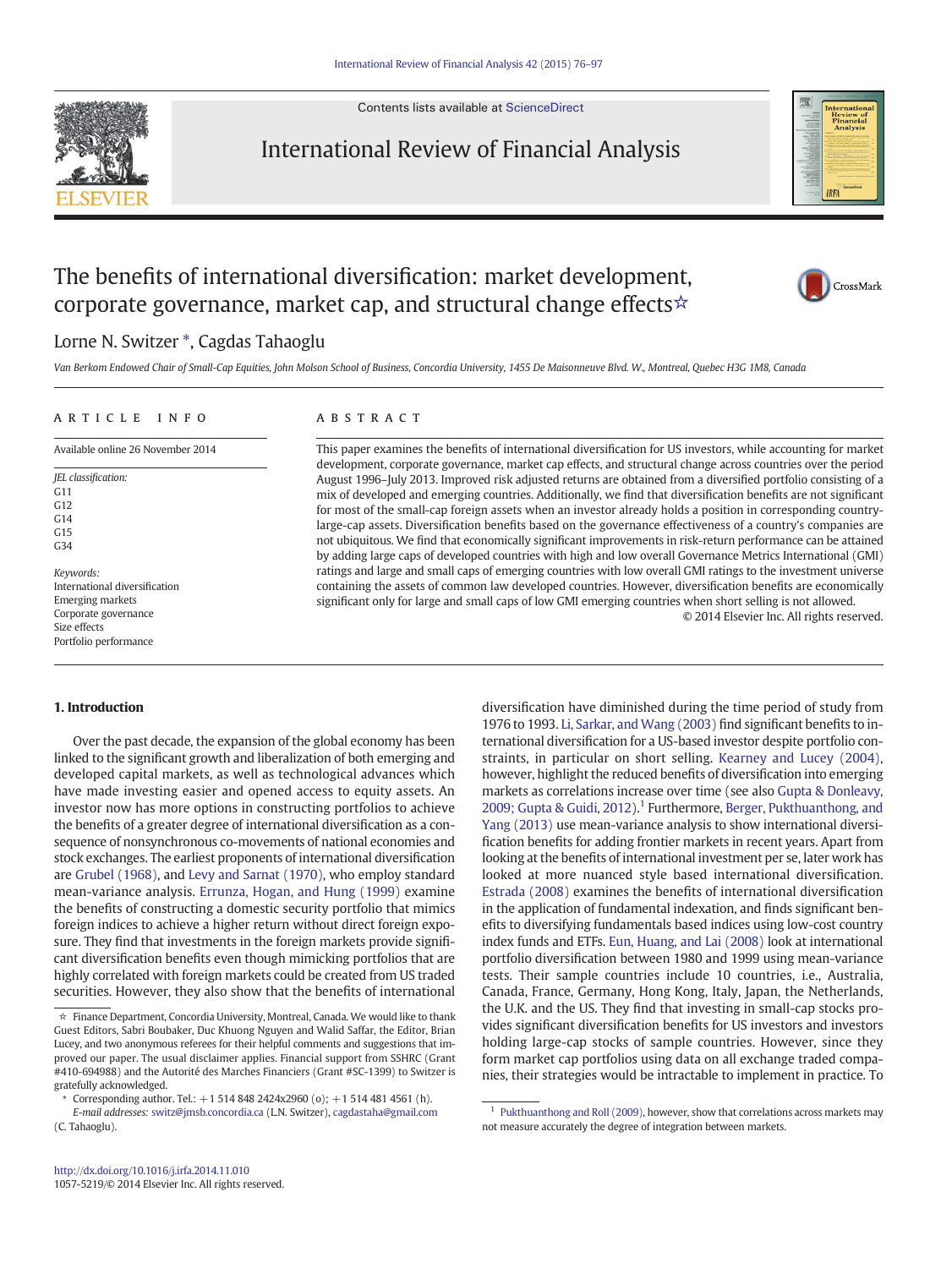deal with this issue, [Switzer and Fan \(2007\)](#page--1-0) investigate international diversification benefits by using the sample of G7 countries' large and small cap indices. The main advantage of their approach over [Eun](#page--1-0) [et al. \(2008\)](#page--1-0) is the fact that their size-based indices are easily replicable either by investing exchange traded funds (ETFs) or in manageable number of securities.

This paper extends [Switzer and Fan \(2007\)](#page--1-0) in a number of ways. First, we look to assess the benefits of international diversification for a larger group of developed as well as emerging markets using more recent data that include both the financial crisis as well as recovery periods. As in [Switzer and Fan \(2007\)](#page--1-0) we also look at size effects. In addition, we consider the effects of corporate governance differentials as a factor affecting the performance and benefits of diversification. A number of studies have identified potential relationships between corporate governance and performance. In a seminal study, [La Porta,](#page--1-0) [Lopez-de-Silanes, Shleifer, and Vishny \(2002\)](#page--1-0) introduce evidence suggesting that better corporate governance, as reflected in country macro proxies of governance (civil law vs. common law domicile, and country protection of minority shareholders), enhances corporate valuation based on Tobin's q across countries. [Gompers, Ishii, and Metrick](#page--1-0) [\(2003\)](#page--1-0) devise a trading strategy that involves buying a portfolio of strong stockholder rights firms and selling a portfolio of weak stockholder right firms, generating an abnormal return of 8.5% per year during the 1990s. [Bebchuk, Cohen, and Ferrell \(2009\)](#page--1-0) show abnormal returns based on their entrenchment index. On the other hand, [Johnson, Moorman, and Sorescu \(2009\)](#page--1-0) suggest that industry clustering is the main driver of the abnormal returns generated by the [Gompers et](#page--1-0) [al. \(2003\)](#page--1-0) trading strategy and those found by [Bebchuk et al. \(2009\).](#page--1-0) Our study is the first, to our knowledge, to use the widely followed Governance Metric International (GMI) country rankings to measure governance in spanning tests that account for risk and return and it assesses the effects of governance in enhancing the returns of international portfolios, incorporating clustering effects that may differ across developed and emerging markets. Finally, we look at the impact of structural change on analysis by performing the tests for pre-crisis among international return series.

Mean variance spanning tests and step-down spanning tests are conducted using the S&P 500 market index (SP500, representing large-cap stocks), the Russell 2000 index (R2000, small-cap stocks) and USLTGvt index (an index based on the returns of long-term US government bonds with maturities greater than 10 years) as initial benchmark assets. Test assets (overall, large and small cap country indices) are represented by US dollar denominated Russell total return indices from August 1996 until July 2013. Russell indices are relevant to the typical investor because they are either easily replicable using exchange-traded funds (ETFs) or can be replicated by investing in a manageable number of securities.

The empirical findings of our study suggest that for the entire period, US investors will derive benefits from diversification with a mix of firms from developed and emerging economies. Furthermore, we find evidence that additional diversification benefits of investing in emerging economies are significant when the investment universe benchmark consists of US and developed country indices. We also find that smallcap indices of few countries can be regarded as a separate asset class when the corresponding large-cap indices are included in the benchmark assets. These results are consistent with [Switzer and Fan \(2007\)](#page--1-0) and contradict [Eun et al. \(2008\)](#page--1-0). We also investigated whether there is a relationship between the corporate governance level of sample countries and diversification benefits provided by them. Moreover, we show some evidence for corporate governance effects across countries. In particular, we find that large caps of developed countries with high and low overall Governance Metrics International (GMI) ratings and large and small caps of emerging countries with low overall GMI ratings are not spanned by the benchmark assets. However, diversification benefits are economically significant only for large and small caps of low GMI emerging countries when short selling is not allowed. The

impact of structural change is significant for most of the analyses herein. In only a few cases do we find the same governance/style based countries appearing in the optimal portfolios when we perform the analyses separating regimes between pre-crisis and post-crisis periods.

The remainder of the paper is organized as follows: Section 2 provides the description of the data; [Section 3](#page--1-0) describes the methodology; [Section 4](#page--1-0) provides the empirical results of the paper. [Section 5](#page--1-0) provides some robustness tests. Lastly, [Section 6](#page--1-0) offers concluding remarks.

### 2. Description of the data

This study uses monthly US dollar-adjusted stock market total return data for indices from an initial group consisting of 44 countries, including the US. The data are obtained from Morningstar EnCorr. The sample data were collected monthly for the period from August 1996 until July 2013 giving 204 individual monthly data points for each index. The S&P 500 index, the Russell 2000 index and the Ibbotson Associates SBBI US Long-Term Government Bonds index are used as representative of US large-cap, small-cap and bond investment returns. Each of the foreign countries is represented by three Russell indices; overall return index, large-cap (Lc) return index, and small-cap (Sc) return index. These foreign country indices are denominated in US dollars and, hence, include the effects of foreign exchange fluctuations over the period. Throughout the paper, countries are sorted according to their national gross domestic product (GDP), market development and overall corporate governance level. GDP data is obtained from the International Monetary Fund (IMF) as of 2012. The list of emerging countries is obtained from IMF, FTSE, MSCI, The Economist, S&P and Columbia University emerging country lists. Countries that are on either one of the lists are labeled as emerging economies. In order to rank countries based on corporate governance, average overall Governance Metrics International (GMI) ratings as of 2010 are used.<sup>2</sup> Countries are removed from the study if GMI ratings are not available or numbers of missing data are greater than 5% of sample period for any of the three national indices. The final sample consists of indices of 36 countries, shown in [Table 1](#page--1-0).

Panel A of [Table 1](#page--1-0) tabulates sample countries' GDP, population and measures of corporate governance effectiveness. Although the total population of developed countries is less than one-third of the total population of emerging countries, the total GDP and average GDP per capita of developed countries are more than double of those of emerging countries. In addition, developed countries, on average, have higher overall GMI ratings and corruption perception indices. These results suggest that developed countries are perceived to be less corrupt and more effective in terms of corporate governance practices. Panel B of [Table 1](#page--1-0) presents descriptive statistics for stock markets of sample countries. As of 2012, the total market capitalization of developed sample countries are two times more than emerging countries, although total market capitalization of emerging countries increased more than twice between 2005 and 2012. These results are partially due to the increase in the total number of listed domestic companies in emerging markets as opposed to the decrease in the total number of the listed domestic companies in developed markets. Based on average turnover ratios, we can argue that developed (emerging) markets have become less (more) liquid from 2005 to 2011. Also, emerging markets, on average, seem to be almost as liquid as developed markets as of 2011.

[Table 2](#page--1-0) presents the sample indices, their summary descriptive statistics, and their risk return characteristics. 1-month T-bill return is used as the risk-free rate for the sample period. The countries are ordered in descending order, based on the GDP. We assume that the investment universe of a US investor can be proxied by the large-cap (small-cap)

 $^{\rm 2}$  GMI ratings are determined using a scoring approach that captures variation in Board Accountability; Financial Disclosure and Internal Controls; Shareholder Rights; Executive Compensation; Market for Control and Ownership Base Corporate Behavior and Corporate Social Responsibility Issues.